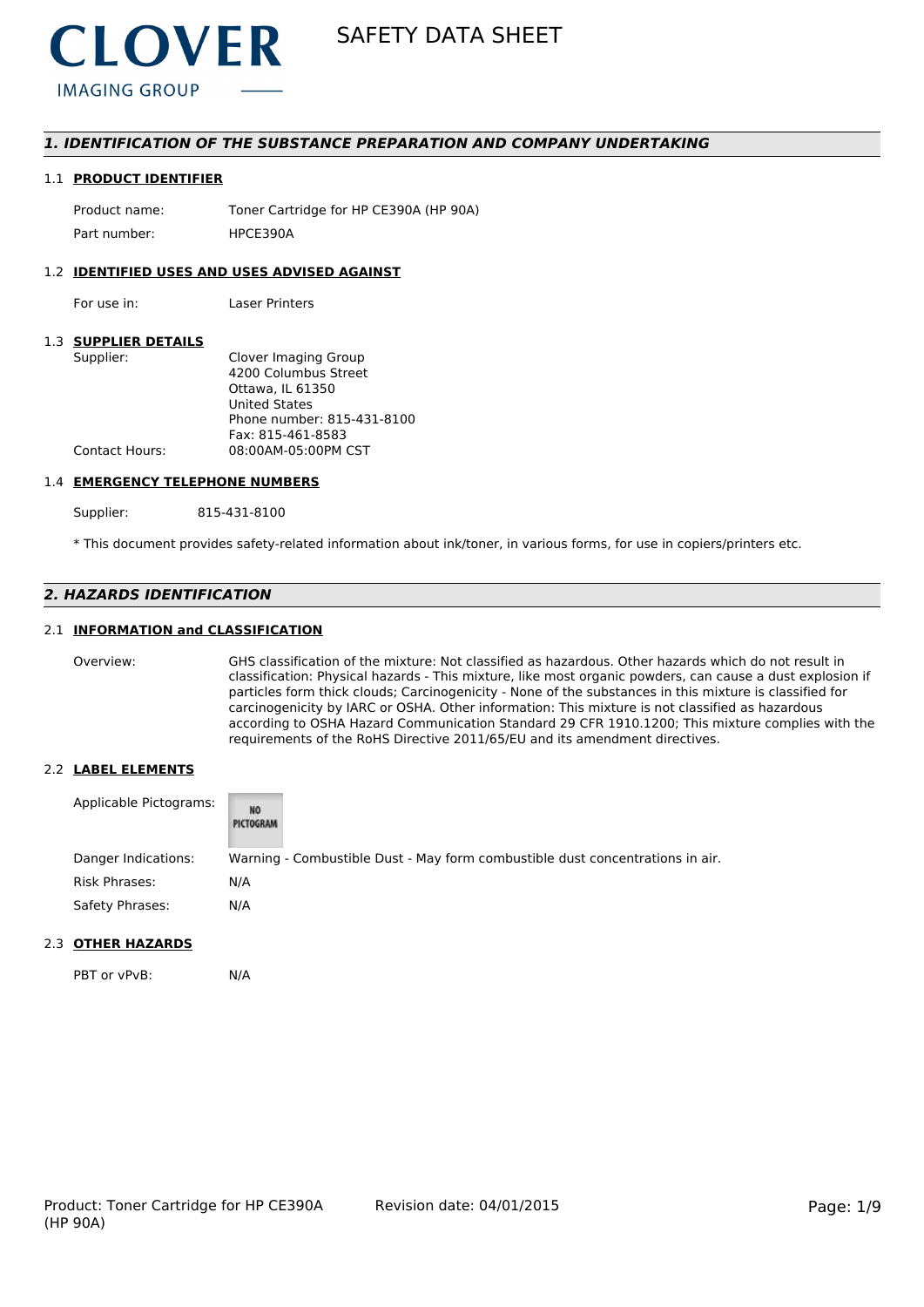

# *3. COMPOSITION / INFORMATION ON INGREDIENTS*

| Ingredients                   | <b>CAS number</b>   | Weight %  | <b>OSHA</b><br><b>PEL</b> | <b>ACGIH</b><br><b>TLV</b> | Other                                                                                                                                   |
|-------------------------------|---------------------|-----------|---------------------------|----------------------------|-----------------------------------------------------------------------------------------------------------------------------------------|
| Styrene Acrylate<br>Copolymer | <b>TRADE SECRET</b> | 40-60     |                           |                            | TSCA listed/exempted: Yes                                                                                                               |
| Iron Oxide                    | 1317-61-9           | $35 - 55$ |                           |                            | TSCA listed/exempted: Yes                                                                                                               |
| Amorphous Silica              | 7631-86-9           | $<$ 5     |                           |                            | TSCA listed/exempted: Yes                                                                                                               |
| Wax                           | <b>TRADE SECRET</b> | $1 - 10$  |                           |                            | TSCA listed/exempted: Yes. Refer<br>to Section 8 for information on<br>exposure limits and Section 11 for<br>toxicological information. |

The Full Text for all R-Phrases are Displayed in Section 16 **COMPOSITION COMMENTS**

The Data Shown is in accordance with the latest Directives.

This section provides composition information for the specified substance/mixture.

# *4. FIRST-AID MEASURES*

### 4.1 **FIRST AID MEASURES**

## 4.1.1 **FIRST AID INSTRUCTIONS BY RELEVANT ROUTES OF EXPOSURE**

| Inhalation:   | Provide fresh air immediately. If symptoms occur, seek medical advice.                                                                                |
|---------------|-------------------------------------------------------------------------------------------------------------------------------------------------------|
| Eye contact:  | Do not rub eyes. Immediately rinse with plenty of clean running water until particles are washed<br>out. If irritation persists, seek medical advice. |
| Skin contact: | Wash out particles with plenty of water and soap. If irritation develops, seek medical advice.                                                        |
| Ingestion:    | Clean mouth out with water. Drink several glasses of water. If sickness develops, seek medical<br>advice.                                             |

# 4.1.2 **ADDITIONAL FIRST AID INFORMATION**

| Additional first aid information:     | N/A                                                                                                                                                                        |
|---------------------------------------|----------------------------------------------------------------------------------------------------------------------------------------------------------------------------|
| Immediate Medical Attention Required: | Immediate medical attention may be required in the unlikely event of extreme<br>inhalation, eve contact or unusual reaction due to physical idiosyncrasy of the<br>person. |

# 4.2 **SYMPTOMS AND EFFECTS**

Acute Symptoms from Exposure: Eye contact: Irritation may occur by mechanical abrasion. Skin contact: Minimal skin irritation may occur. Inhalation: Slight irritation of respiratory tract may occur with exposure to large amount of toner dust. Ingestion: Ingestion is an unlikely route of entry under normal conditions of use. Delayed Symptoms from Exposure: N/A

### 4.3 **IMMEDIATE SPECIAL TREATMENT OR EQUIPMENT REQUIRED**

N/A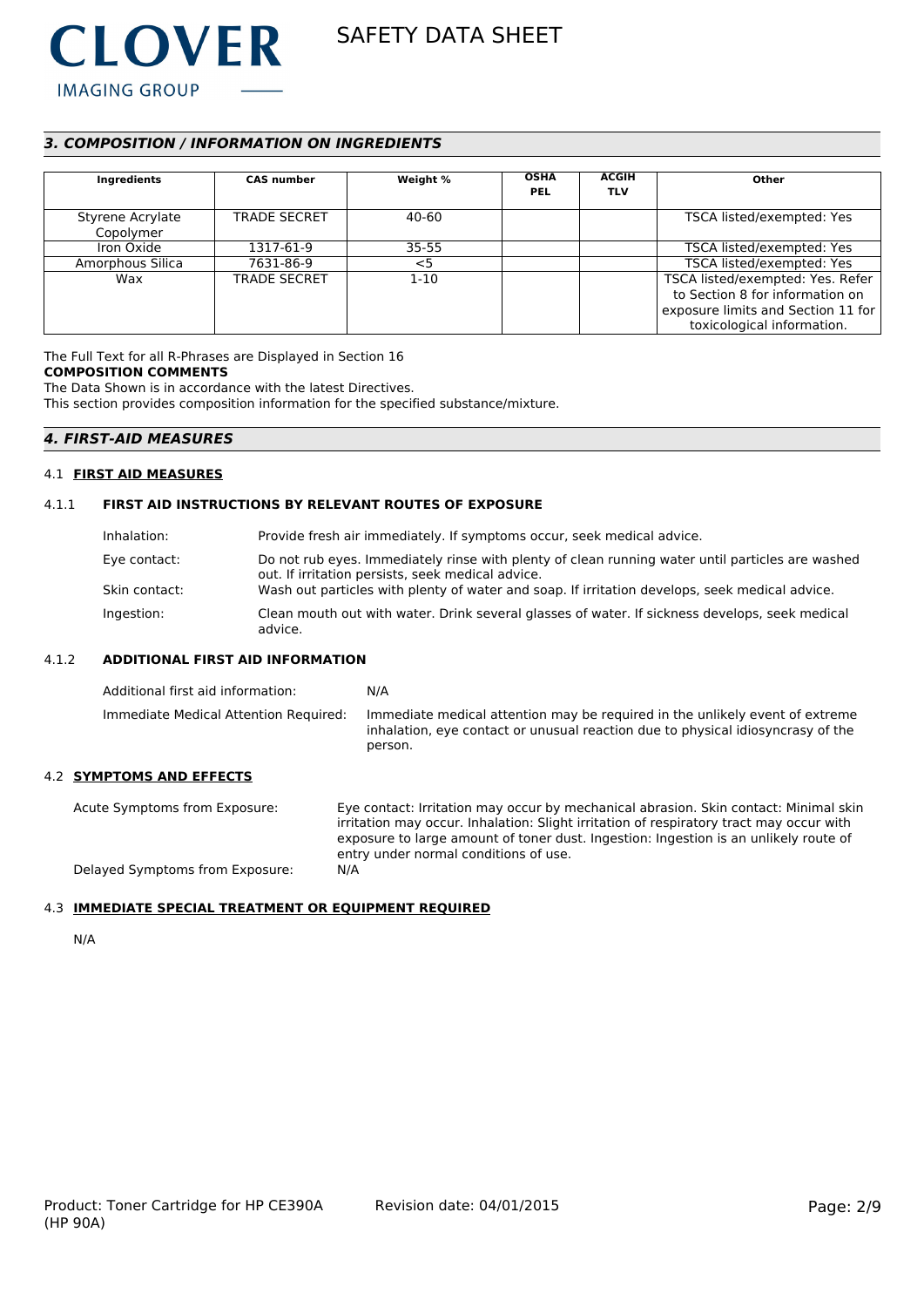

# *5. FIRE-FIGHTING MEASURES*

#### 5.1 **EXTINGUISHING MEDIA**

| Recommended Extinguishing Media:    | Water, foam, dry chemical. |
|-------------------------------------|----------------------------|
| Extinguishing Media Not to be Used: | None known.                |

### 5.2 **SPECIAL HAZARD**

Unusual Fire/Explosion Hazards: Toner, like most organic powders, is capable of creating a dust explosion when particles form thick clouds. Carbon monoxide and carbon dioxide are hazardous resulting gases.

Extinguishing Media Not to be Used: N/A

#### 5.3 **ADVICE FOR FIRE FIGHTERS**

Avoid inhalation of smoke. Wear protective clothing and wear self-contained breathing apparatus

# *6. ACCIDENTAL RELEASE MEASURES*

# 6.1 **PERSONAL PRECAUTIONS, PROTECTIVE EQUIPMENT AND EMERGENCY PROCEDURES**

#### 6.1.1 **PRECAUTIONS FOR NON-EMERGENCY PERSONNEL**

Avoid dust formation. Do not breathe dust.

#### 6.1.2 **ADDITIONAL FIRST AID INFORMATION**

N/A

#### 6.1.3 **PERSONAL PROTECTION**

Wear personal protective equipment as described in Section 8.

#### 6.2 **ENVIRONMENTAL PRECAUTIONS**

Regulatory Information: Keep product out of sewers and watercourses.

#### 6.3 **METHODS AND MATERIAL FOR CONTAINMENT AND CLEANUP**

Spill or Leak Cleanup Procedures: Eliminate sources of ignition and flammables. Shelter the released material (powder) from wind to avoid dust formation and scattering. Vacuum or sweep the material into a sealed container. If a vacuum cleaner is used, it must be dust explosion-proof. Dispose of the material in accordance with Federal/state/local requirements.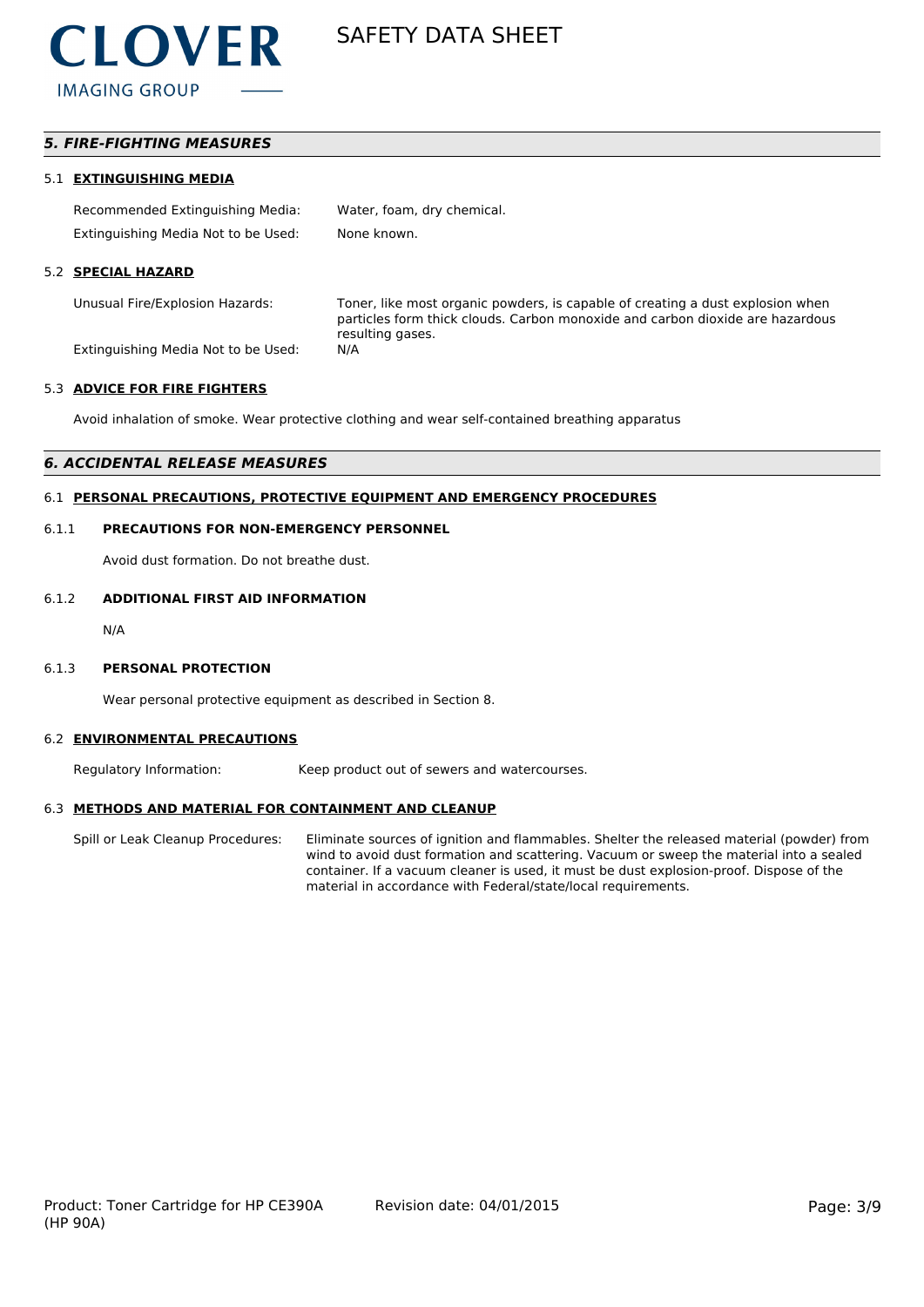# *7. HANDLING AND STORAGE*

#### 7.1 **PRECAUTIONS FOR SAFE HANDLING**

Recommendations for Handling: No special precautions when used as intended. Keep containers closed. If toner, avoid creating dust. Keep away from ignition sources. Advice on General Hygiene: Never eat, drink or smoke in work areas. Practice good personal hygiene after using this material, especially before eating, drinking, smoking, using the restroom, or applying cosmetics.

#### 7.2 **CONDITIONS FOR SAFE STORAGE**

Avoid high temperatures, >100°F/32°C

#### 7.3 **SPECIFIC END USES**

Printing devices

#### *8. EXPOSURE CONTROLS/PERSONAL PROTECTION*

#### 8.1 **CONTROL PARAMETERS**

The best protection is to enclose operations and/or provide local exhaust ventilation at the site of chemical release in order to maintain airborne concentrations of the product below OSHA PELs (See Section 3). Local exhaust ventilation is preferred because it prevents contaminant dispersion into the work area by controlling it at its source.

#### 8.2 **EXPOSURE CONTROLS**

#### **Respiratory protection:**

IMPROPER USE OF RESPIRATORS IS DANGEROUS. Seek professional advice prior to respirator selection and use. Follow OSHA respirator regulations (29 CFR 1910.134 and 1910.137) and, if necessary, wear a NIOSH approved respirator. Select respirator based on its suitability to provide adequate worker protection for given work conditions, levels of airborne contamination, and sufficient levels of oxygen.

#### **Eye/Face Protection:**

Contact lenses are not eye protective devices. Appropriate eye protection must be worn instead of, or in conjunction with contact lenses.

#### **Hand/Skin Protection:**

For emergency or non-routine operations (cleaning spills, reactor vessels, or storage tanks), wear an SCBA. WARNING! Air purifying respirators do not protect worker in oxygen deficient atmospheres.

#### **Additional Protection:**

N/A

#### **Protective Clothing and Equipment:**

Wear chemically protective gloves, boots, aprons, and gauntlets to prevent prolonged or repeated skin contact. Wear splashproof chemical goggles and face shield when working with liquid, unless full face piece respiratory protection is worn.

#### **Safety Stations:**

Make emergency eyewash stations, safety/quick-drench showers, and washing facilities available in work area.

#### **Contaminated Equipment:**

Separate contaminated work clothes from street clothes. Launder before reuse. Remove material from your shoes and clean personal protective equipment. Never take home contaminated clothing.

#### **Comments:**

Never eat, drink or smoke in work areas. Practice good personal hygiene after using this material, especially before eating, drinking, smoking, using the restroom, or applying cosmetics.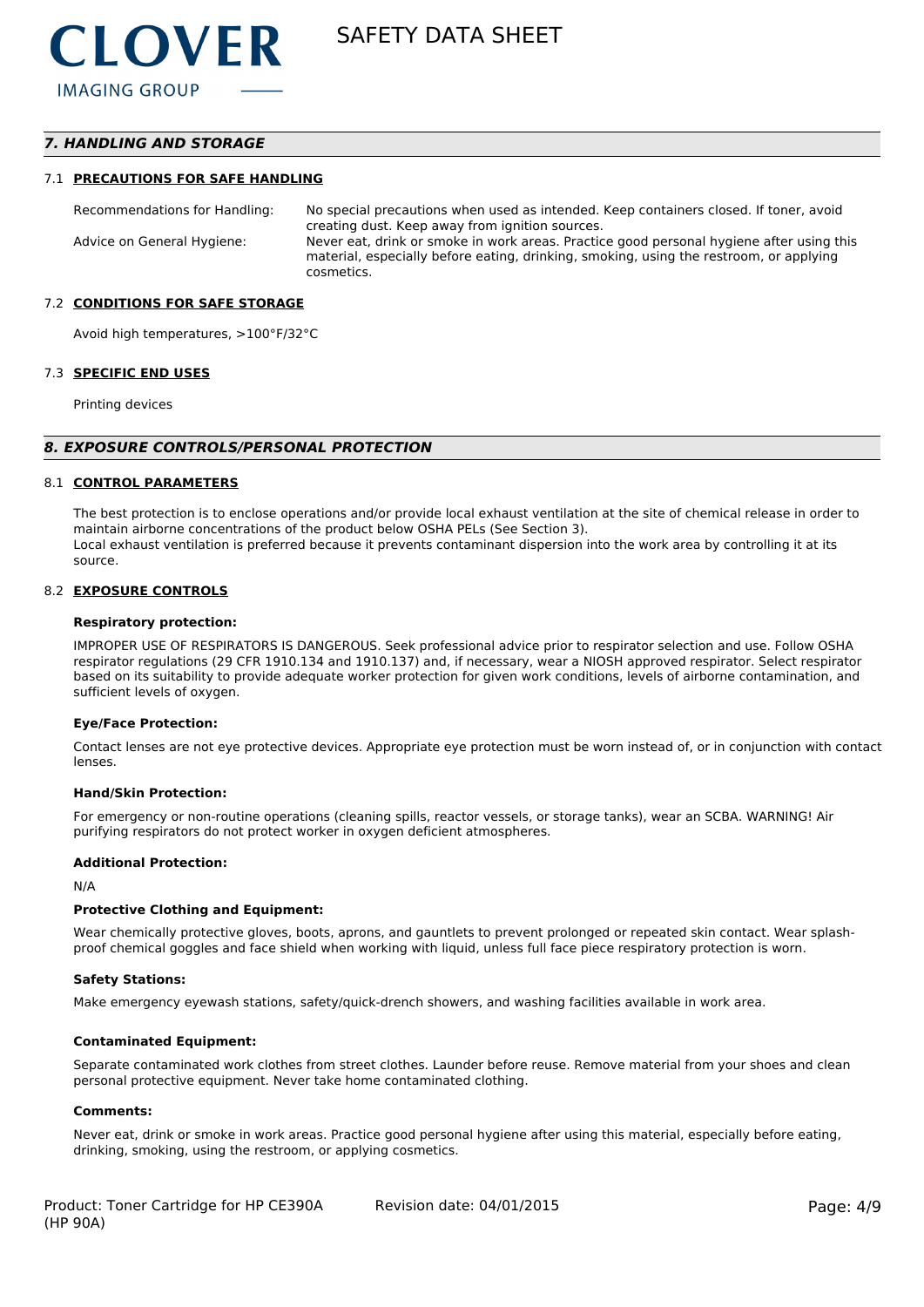# *9. PHYSICAL AND CHEMICAL PROPERTIES*

# 9.1 **DETAIL INFORMATION**

| Physical state:            | APPEARANCE: Fine black powder. |
|----------------------------|--------------------------------|
| Color:                     | Black                          |
| Odor:                      | None or slight plastic odor    |
| Odor threshold:            | N/A                            |
|                            |                                |
| Boiling point:             | N/A                            |
| Melting point:             | N/A                            |
| Flash point:               | N/A                            |
| <b>Explosion limits:</b>   | N/A                            |
| Relative density:          | $1.5 - 2.5$                    |
| Auto-ignition temperature: | N/A                            |
|                            |                                |

### 9.2 **OTHER INFORMATION**

FLAMMABILITY: Not flammable by burning rate DOT/UN test N.1 (similar product). SOLUBILITY: Negligible in water. Partially soluble in some organic solvents such as Toluene and Tetrahydrofuran.

# *10. CHEMICAL STABILITY AND REACTIVITY*

#### 10.1 **Reactivity:**

| <b>Reactivity Hazards:</b>     | None                                                                                                           |
|--------------------------------|----------------------------------------------------------------------------------------------------------------|
| Data on Mixture Substances:    | None                                                                                                           |
| 10.2 Chemical Stability:       | The product is stable. Under normal conditions of storage and use, hazardous<br>polymerization will not occur. |
| 10.3 Hazardous Polymerization: | Stable under conditions of normal use.                                                                         |
| 10.4 Conditions to Avoid:      | Keep away from heat, flame, sparks and other ignition sources.                                                 |
| 10.5 Incompatible Materials:   | Strong oxidizing materials                                                                                     |
| 10.6 Hazardous Decomposition:  | Will not occur.                                                                                                |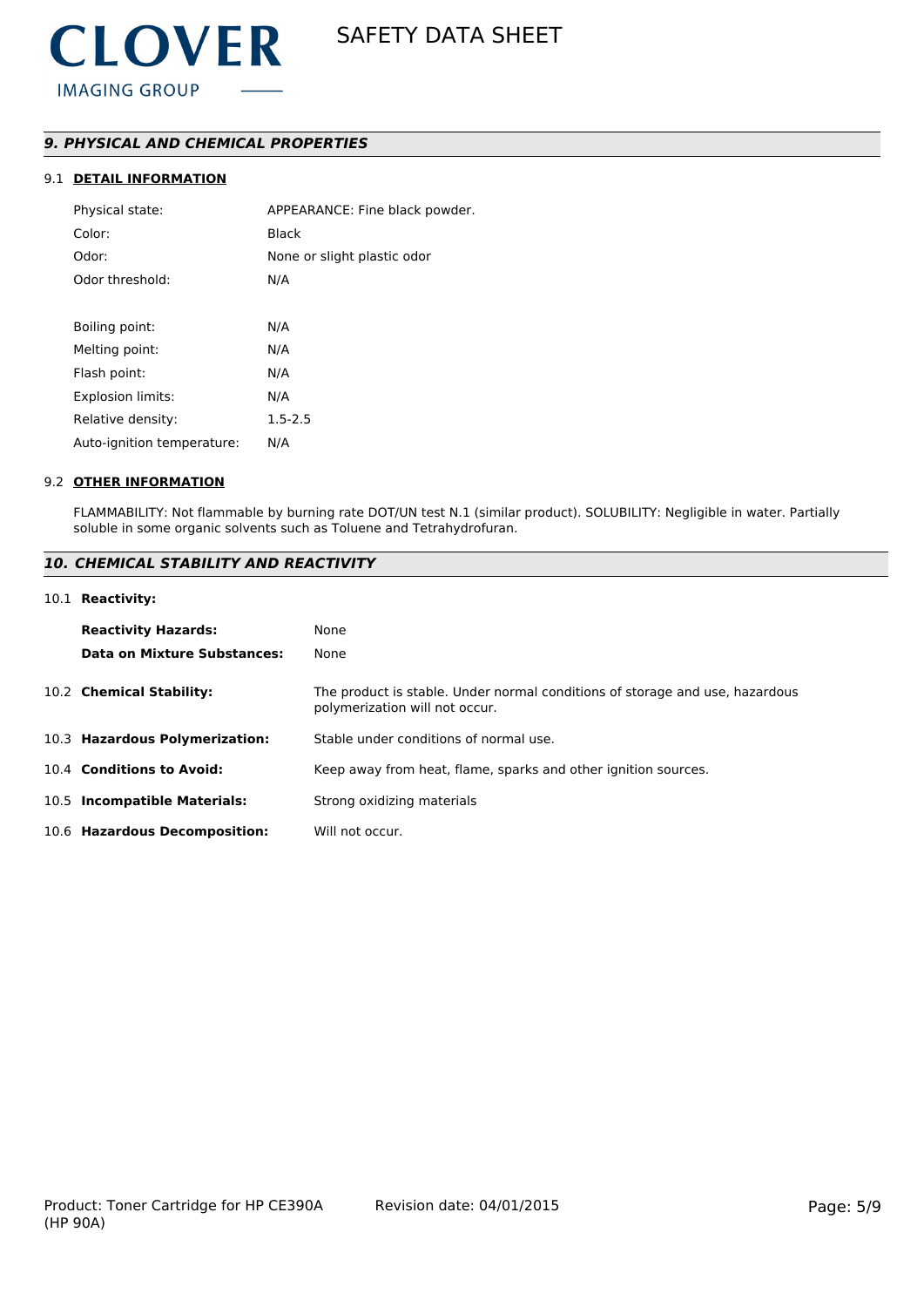

# *11. INFORMATION ON TOXICOLOGICAL EFFECT*

| <b>Mixtures:</b>                                               | According to our test results of this or similar mixture, and the information provided by the                                                                                        |
|----------------------------------------------------------------|--------------------------------------------------------------------------------------------------------------------------------------------------------------------------------------|
|                                                                | suppliers about the substances contained in this mixture, seriously damaging effect is not                                                                                           |
|                                                                | expected when this mixture is treated in accordance with standard industrial practices and                                                                                           |
|                                                                | Federal/state/local requirements. Refer to Section 2 for potential health effects and Section 4 for                                                                                  |
|                                                                | first aid measures.                                                                                                                                                                  |
| <b>Acute Toxicity:</b>                                         | N/A                                                                                                                                                                                  |
| <b>Skin Corrosion/Irritation:</b>                              | N/A                                                                                                                                                                                  |
| <b>Serious Eye Damage:</b>                                     | N/A                                                                                                                                                                                  |
| Inhalation:                                                    | N/A                                                                                                                                                                                  |
| <b>Sensitization:</b>                                          | Respiratory: No test data available. None of the substances in this mixture is classified as a                                                                                       |
|                                                                | respiratory sensitizer.                                                                                                                                                              |
| <b>Mutagenicity:</b>                                           | Ames test (Salmonella typhimurium, Escherichia coli) negative. (a similar product)                                                                                                   |
| <b>Carcinogenicity:</b>                                        | N/A                                                                                                                                                                                  |
| <b>Reproductive Toxicity:</b>                                  | No test data available. None of the substances in this mixture is classified for reproductive toxicity.                                                                              |
| <b>STOT - Single Exposure:</b>                                 | N/A                                                                                                                                                                                  |
| <b>STOT - Multiple Exposure:</b>                               | No test data available. Inhalation tests of a toner for two years showed no significant                                                                                              |
|                                                                | carcinogenicity. (Reference 1 - Test Data) In rats, chronic exposure to toner concentrations 4                                                                                       |
|                                                                | mg/m3 and over lead to an accumulation of particles in the lung as well as to persistent                                                                                             |
|                                                                | inflammatory processes and slight to moderate fibrotic changes in the lungs of rats. In hamsters,                                                                                    |
|                                                                | these effects were only observed at significantly higher concentrations (> 20 mg/m3). The particle                                                                                   |
|                                                                | accumulation in the lung tissue of the experimental animals is attributed to a damage and                                                                                            |
|                                                                | overload of the lung clearance mechanisms and is called "lung overloading". This is not an effect                                                                                    |
|                                                                | specific to toner dust but is generally observed when high concentrations of other, slightly soluble                                                                                 |
|                                                                |                                                                                                                                                                                      |
|                                                                | dusts are inhaled. The lowest-observable-effect-level (LOEL) was 4 mg/m3 and the no-observable-                                                                                      |
|                                                                | effect-level (NOEL) was 1 mg/m3 in rats. The NOEL was greater than 6 mg/m3 in hamsters.                                                                                              |
|                                                                | (Reference 2 - Test Data) Toner concentration under the normal use of this product is estimated to                                                                                   |
|                                                                | be less than 1 mg/m3.                                                                                                                                                                |
| Ingestion:                                                     | N/A                                                                                                                                                                                  |
| <b>Hazard Class Information:</b>                               | N/A                                                                                                                                                                                  |
| <b>Mixture on Market Data:</b>                                 | N/A<br>N/A                                                                                                                                                                           |
| Symptoms:                                                      |                                                                                                                                                                                      |
| Delayed/Immediate Effects: N/A<br><b>Test Data on Mixture:</b> |                                                                                                                                                                                      |
|                                                                | (Reference 1) "Negative Effect of Long-term Inhalation of Toner on Formation of<br>8-Hydroxydeoxyguanosine in DNA in the Lungs of Rats in Vivo", Yasuo Morimoto, et. Al., Inhalation |
|                                                                |                                                                                                                                                                                      |
|                                                                | Toxicology, Vol. 17 (13) p.749-753 (2005). (Reference 2) Studies by Muhle, Bellmann,                                                                                                 |
|                                                                | Creutzenberg et al. "Lung clearance and retention of toner, utilizing a tracer technique during                                                                                      |
|                                                                | chronic inhalation exposure in rats." Fundam. Appl. Toxicol 17 (1991) p.300-313. "Lung clearance                                                                                     |
|                                                                | and retention of toner, TiO2, and crystalline Silica, utilizing a tracer technique during chronic                                                                                    |
|                                                                | inhalation exposure in Syrian golden hamsters." Inhal. Toxicol. 10 (1998) p.731-751. "Subchronic                                                                                     |
|                                                                | inhalation study of toner in rats." Inhal. Toxicol. 2 (1990) p.341-360. "Pulmonary response to toner                                                                                 |
|                                                                | upon chronic inhalation exposure in rats." Fundam. Appl. Toxicol. 17 (1991) p.280-299.                                                                                               |
|                                                                | "Pulmonary response to toner, TiO2 and crystalline Silica upon chronic inhalation exposure in                                                                                        |
|                                                                | Syrian golden hamsters." Inhal. Toxicol. 10 (1998) p.699-729.                                                                                                                        |
| <b>Not Meeting Classification:</b>                             | N/A                                                                                                                                                                                  |
| <b>Routes of Exposure:</b>                                     | N/A                                                                                                                                                                                  |
| <b>Interactive Effects:</b>                                    | N/A                                                                                                                                                                                  |
| <b>Absence of Specific Data:</b>                               | N/A                                                                                                                                                                                  |
| Mixture vs Substance Data: N/A                                 |                                                                                                                                                                                      |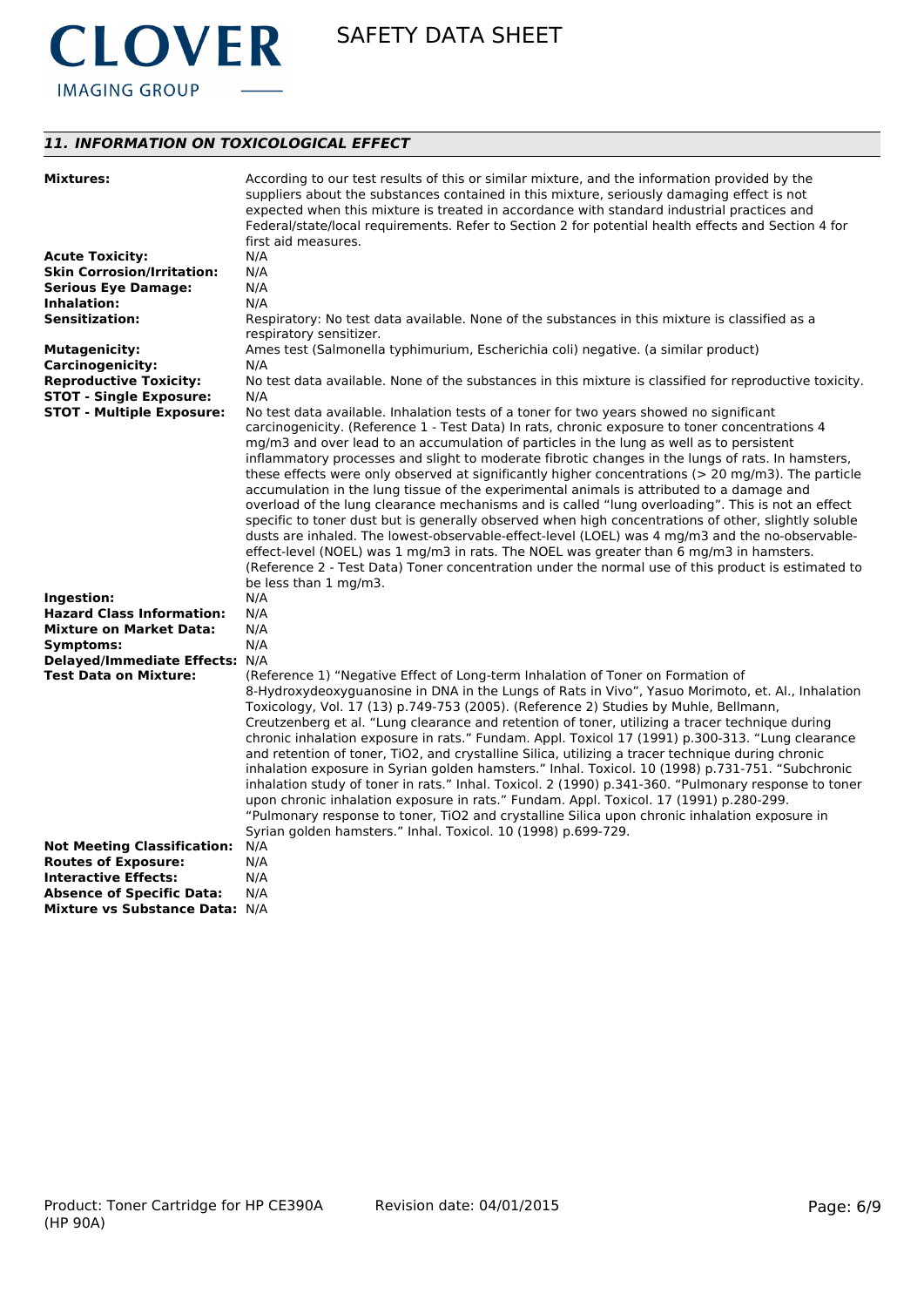

# *12. ECOLOGICAL INFORMATION*

| 12.1 <b>Eco toxicity:</b>           | According to our test results of this or similar mixture, and the information provided by the<br>suppliers about the substances contained in this mixture, this mixture is not expected to be<br>harmful to ecology. Acute toxicity to aquatic organisms (a similar product): 72-hour IC50 (for<br>algae, Pseudokirchneriella subcapitata, OECD 201) $> 1,000$ mg/L, NOEC 1,000 mg/L; 48-hour<br>EC50 (for Daphnia magna, OECD 202) $> 1,000$ mg/L, NOEC 1,000 mg/L; 96-hour LC50 (for fish,<br>Rainbow trout, OECD 203) $> 1,000$ mg/L, NOEC 1,000 mg/L. |  |
|-------------------------------------|-----------------------------------------------------------------------------------------------------------------------------------------------------------------------------------------------------------------------------------------------------------------------------------------------------------------------------------------------------------------------------------------------------------------------------------------------------------------------------------------------------------------------------------------------------------|--|
| 12.2 Degradability:                 | N/A                                                                                                                                                                                                                                                                                                                                                                                                                                                                                                                                                       |  |
| 12.3 Bioaccumulation Potential: N/A |                                                                                                                                                                                                                                                                                                                                                                                                                                                                                                                                                           |  |
| 12.4 Mobility in Soil:              | N/A                                                                                                                                                                                                                                                                                                                                                                                                                                                                                                                                                       |  |
| 12.5 PBT & vPvB Assessment:         | N/A                                                                                                                                                                                                                                                                                                                                                                                                                                                                                                                                                       |  |
| 12.6 Other Adverse Effects:         | None known.                                                                                                                                                                                                                                                                                                                                                                                                                                                                                                                                               |  |
| <b>13. DISPOSAL CONSIDERATIONS</b>  |                                                                                                                                                                                                                                                                                                                                                                                                                                                                                                                                                           |  |

#### **Disposal Information:**

 Dispose of product in accordance with local authority regulations. Empty container retains product residue.

# **Physical/Chemical Properties that affect Treatment:**

Symbol: This product is not classified as dangerous

Risk Phrases: This product is not classified according to the federal, state and local environmental regulations.

# **Waste Treatment Information:**

If toner, do not shred toner cartridge, unless dust-explosion prevention measures are taken. Finely dispersed particles may form explosive mixtures in air. Dispose of in compliance with federal, state, and local regulations.

#### **Personal Protection Required:**

N/A

| <b>14. TRANSPORT INFORMATION</b> |                                                                                                                                             |  |  |
|----------------------------------|---------------------------------------------------------------------------------------------------------------------------------------------|--|--|
| 14.1 <b>ID Number:</b>           | None. Not a regulated material under the United States DOT, IMDG, ADR, RID, or ICAO/IATA.                                                   |  |  |
| 14.2 Shipping Name:              | None. Not a regulated material under the United States DOT, IMDG, ADR, RID, or ICAO/IATA.                                                   |  |  |
| 14.3 Hazard Class:               | None. Not a regulated material under the United States DOT, IMDG, ADR, RID, or ICAO/IATA.                                                   |  |  |
| 14.4 Packing Group:              | N/A                                                                                                                                         |  |  |
| 14.5 Environmental Hazards:      | Not a marine pollutant according to the IMDG Code. Not environmentally hazardous according<br>to the UN Model Regulations, ADR, RID or ADN. |  |  |
| 14.6 User Precautions:           | Do not open or break a container during transportation unless absolutely needed.                                                            |  |  |
| 14.7 Bulk Transport:             | N/A                                                                                                                                         |  |  |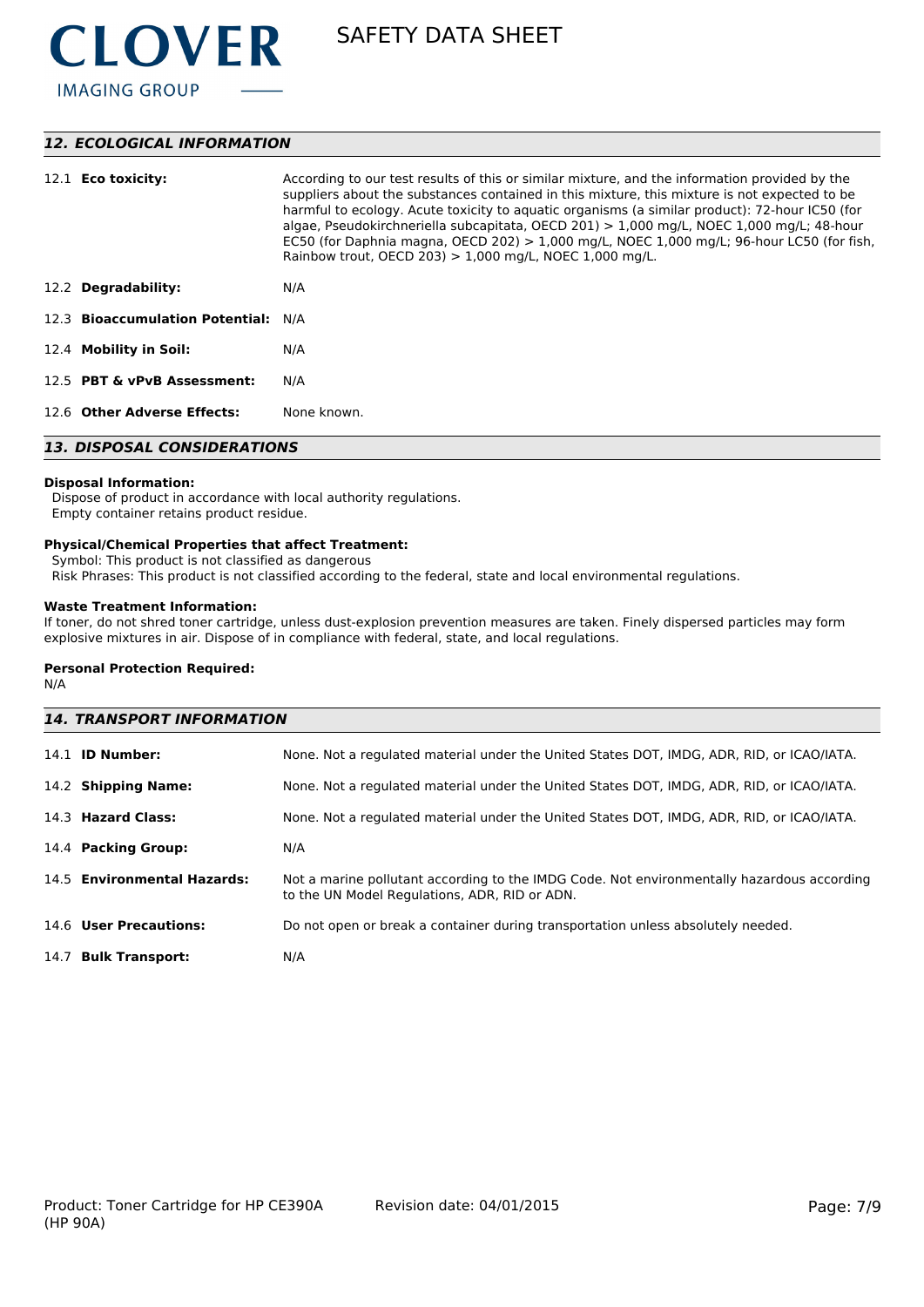

# *15. REGULATORY INFORMATION*

| 15.1 Regulatory Information: | TSCA: All the substances in this mixture are listed or exempted in accordance with TSCA. |
|------------------------------|------------------------------------------------------------------------------------------|
|------------------------------|------------------------------------------------------------------------------------------|

**EPA Regulatory Information:** N/A

**CERCLA Reportable Quantity:** Not applicable to this mixture.

#### 15.2 **Superfund Information:**

**Hazard Categories:**

**Immediate:** N/A

**Delayed:** N/A

**Fire:** N/A

**Pressure:** N/A

**Reactivity:** N/A

**Section 302 - Extremely Hazardous:** Not applicable to this mixture.

**Section 311 - Hazardous:** Immediate health hazard: No (All the ingredients of this product are bound within the mixture.) Chronic health hazard: No (All the ingredients of this product are bound within the mixture.) Sudden release of pressure hazard: No. Reactive hazard: No.

| 15.3 State Regulations:            | California Proposition 65 (Safe Drinking Water and Toxic Enforcement Act of 1986): This<br>product does not contain any chemicals listed by the State of California.                          |
|------------------------------------|-----------------------------------------------------------------------------------------------------------------------------------------------------------------------------------------------|
| 15.4 Other Regulatory Information: | This mixture complies with the requirements of the RoHS Directive 2011/65/EU and its<br>amendment directives. Please refer to any other Federal/state/local measures that may be<br>relevant. |
| <b>16. OTHER INFORMATION</b>       |                                                                                                                                                                                               |
| <b>General Comments:</b>           | This information is based on our current knowledge. It should not therefore be construed as                                                                                                   |

guaranteeing specific properties of the products as described or their suitability for a particular application

**Creation Date of this SDS:** 07/17/2020